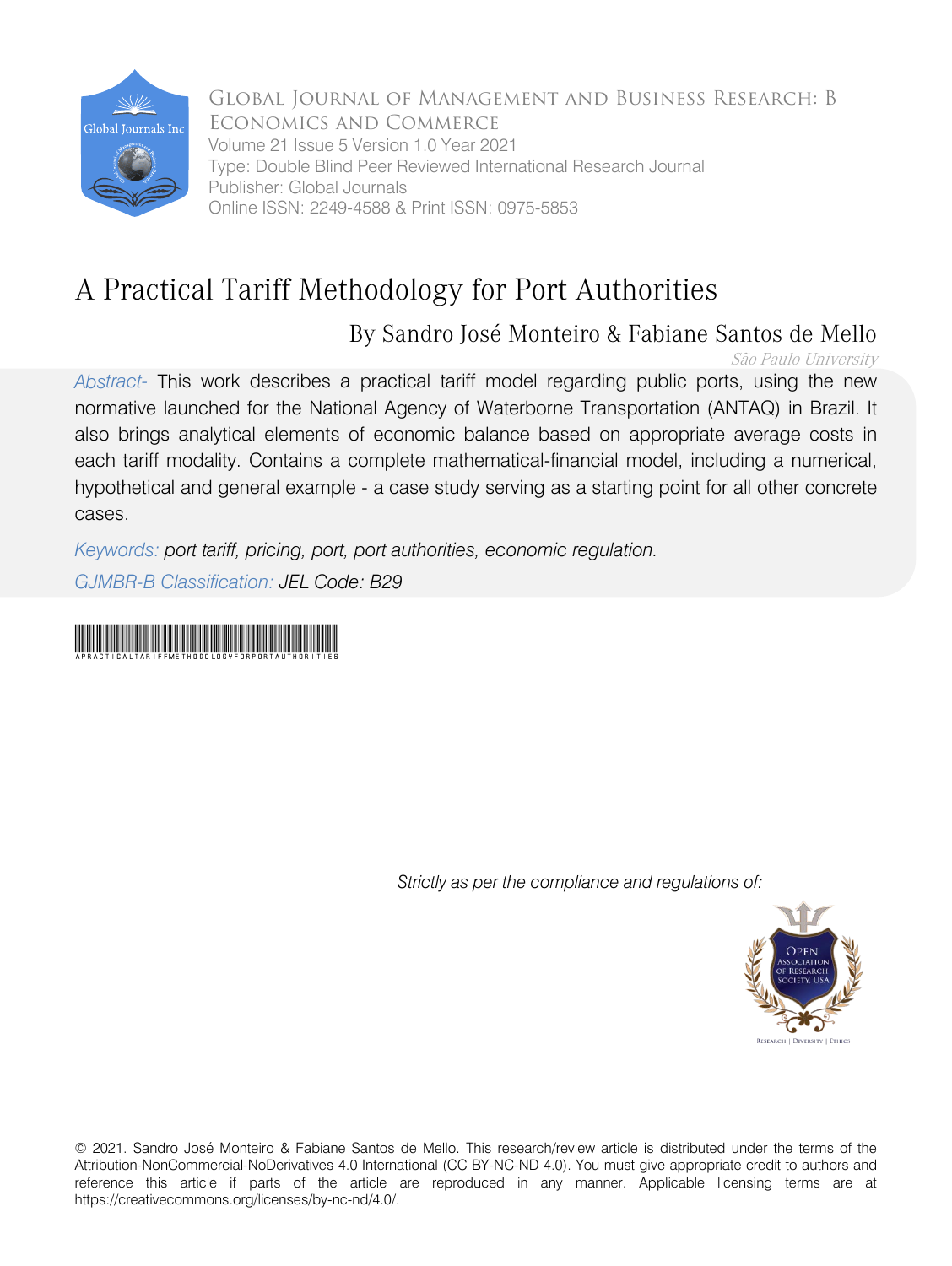# A Practical Tariff Methodology for Port **Authorities**

Sandro José Monteiro<sup>«</sup> & Fabiane Santos de Mello<sup>®</sup>

Abstract- This work describes a practical tariff model regarding public ports, using the new normative launched for the National Agency of Waterborne Transportation (ANTAQ) in Brazil. It also brings analytical elements of economic balance based on appropriate average costs in each tariff modality. Contains a complete mathematical-financial model, including a numerical, hypothetical and general example - a case study serving as a starting point for all other concrete cases.

*Keywords: port tariff, pricing, port, port authorities, economic regulation.*

### I. Introduction

n Brazil, the former "Port Modernization Law", Law No. 8,630, of February 25, 1993, provided that private In Brazil, the former "Port Modernization Law", Law<br>No. 8,630, of February 25, 1993, provided that private<br>terminals could predominantly handle their own<br>parco, which was an inhibiting factor that eignificantly cargo, which was an inhibiting factor that significantly reduced the possibility of competition between public ports and private terminals. The current regulatory framework, Law No. 12,815, of June 5, 2013 ("New Law of Ports"), has expanded the possibilities of creating port infrastructure, freeing up the possibility of handling third-party cargo in Private Terminals (TUPs). Deregulation had the effect of a vertiginous growth in the number of TUPs, now in open competition with leases in public ports areas. Thereby, managers of public ports were forced to face a new market, leaving, to the past, the monopolistic position, in search of greater competitiveness and new revenues. The motto became efficiency, with the port tariff being a key factor for such success.

Port structures directly influence national navigation, impacting the product price for end customers. Therefore, when we talk about modernization and competition, we are also talking about adequate and reasonable port tariffs, which encourage the greatest possible movement within public ports, sustaining quality infrastructure, as the order of the day is to reduce the "Brazil Cost".

Given this background, the National Agency of Waterborne Transportation - ANTAQ, in 2019, issued Normative Resolution No. 32 (RN 32/2019) (ANTAQ, 2019), esforces a standardized tariff structure to the port authorities and a list of procedures for projects of review and adjustment of prices. Those rules created several new concepts, including: Tariff Modality, Required Revenue, Market Segmentation, Reference Period and Tariff Group.

Some highlights include article 15, which defines two procedural typologies: the tariff review, which may be extraordinary or ordinary, and the tariff readjustment. Article 16 informs elements of analysis, establishing a tariff review model based on the balance of projected revenues with the projected average costs of each service for the subsequent period. However, there is a lack of information: a mathematical-financial model and the nuances of this type of analysis.

The purpose of this work was the development of an application model with a hypothetical and general case study, using ANTAQ´s rules contained in RN 32/2019, establishing the difference, in Brazil, between adjustment of tariffs and review of tariff, as well as analytical elements of economic-financial balance. The tariff modeling also seeks to elucidate a list of general principles for all those involved in the transportation services inside public ports, especially those provided by port authorities.

## II. Development

#### *a) Price regulation in Brazilian public ports*

"Price regulation" is understood, in Brazil, to be a regular government activity whose tool is a set of methodologies that determines a maximum or minimum price used by public utilities, carriers and service providers to charge its consumers for each product or service provided. Since such economic agents most often hold monopoly power, where the efficient price does not arise from a normal interaction between demand and supply, thus it is up to an independent agency to arbitrate the price. Therefore, it is a good method of replacing the competitive market, simulating its results.

Price formation is a central issue to regulation, as it concentrates questions about the operational cost distribution to consumers, including subsidies. Reconciling multiplayers interests are among the regulator's attributions.

Such rules are debated by the scholar Joana Paula Batista (BATISTA, 2005), in her book "Public Services Remuneration", discussing the applicable

*Author α: Engineer and Master in Engineering at São Paulo University, Postgraduate in Management, PhD in Economic Law. e-mail: sandro\_monteiro@hotmail.com* 

*Author σ: Civil Engineer, Federal agent and Specialist in Regulation at ANTAQ, Postgraduate in Ports and Maritime Law. e-mail: engfabiane1@gmail.com*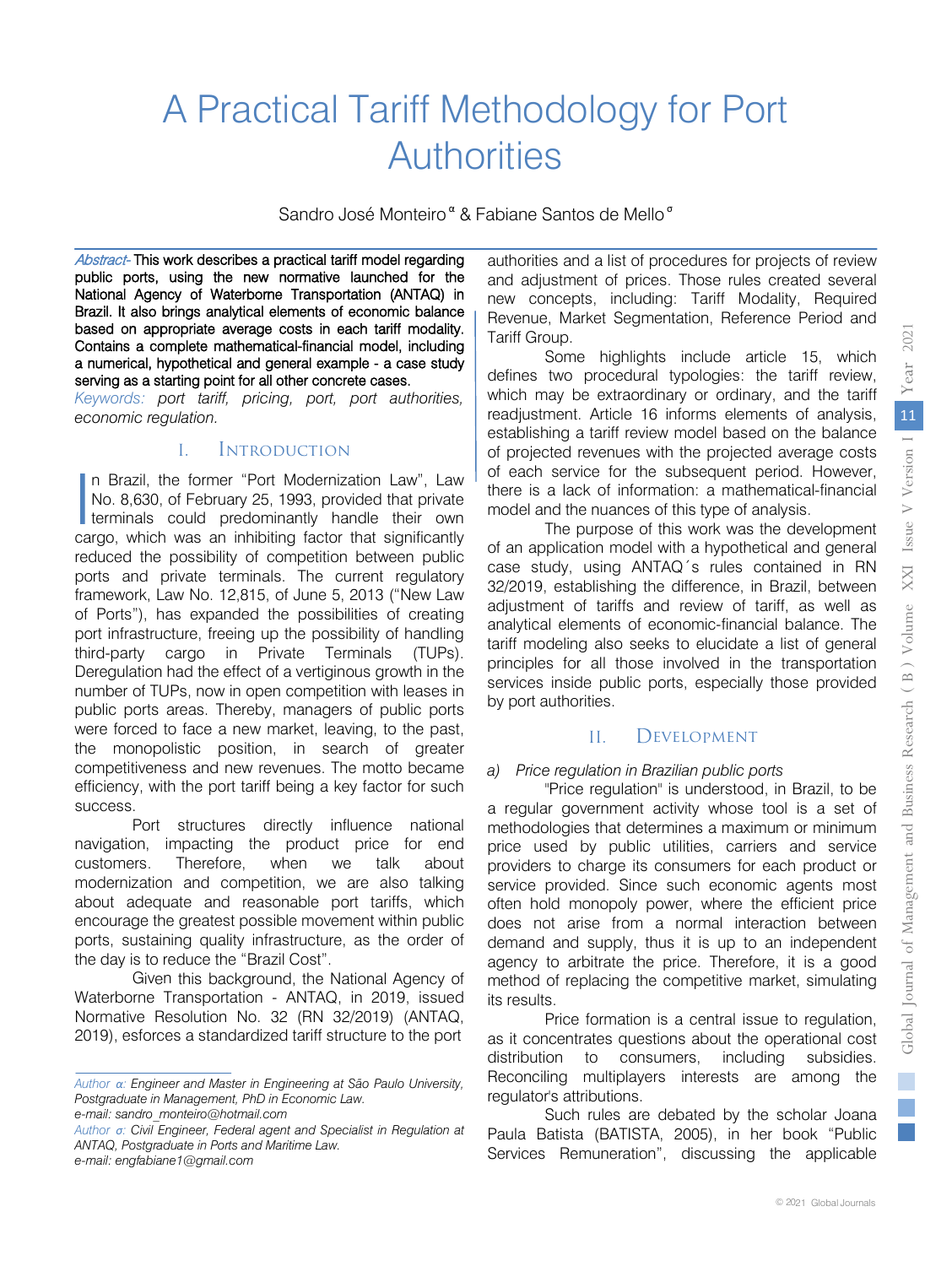principles to the remuneration of public services. Deriving from the study, Table 1 is proposed, with some additions and adaptations of this part. The additions descend directly from RN 32/2019.

| Principle                 | Features                                                                                                               |  |  |  |  |
|---------------------------|------------------------------------------------------------------------------------------------------------------------|--|--|--|--|
| 1. Proportional           | To the user's enjoyment.                                                                                               |  |  |  |  |
| 2. Specific and divisible | There is certain imputability to a particular user, separately identifiable,<br>according to measurement.              |  |  |  |  |
| 3. Real                   | There is a correspondence between what is charged and what is<br>consumed (taxable event), effectively made available. |  |  |  |  |
| 4. Exact                  | It is known in advance by the user, before delivery starts.                                                            |  |  |  |  |
| 5. Affordable             | Reflects the lowest possible cost.                                                                                     |  |  |  |  |
| 6. Forthcoming            | It has only prospective effects.                                                                                       |  |  |  |  |
| 7. Enough                 | To meet the needs of the agents involved.                                                                              |  |  |  |  |
| 8. General                | Wide universality ensuring the greatest number of users                                                                |  |  |  |  |
| 9. Neutral                | It does not distort market relations.                                                                                  |  |  |  |  |
| 10. Reasonable            | It adequately remunerates the supplier, promoting the expansion of the<br>service.                                     |  |  |  |  |
| 11. Fair                  | For every type of user.                                                                                                |  |  |  |  |

In Brazil, "tariff" is a type of price (and its ways of charging) regulated by an Agency or Federal Department. Also called "public price", as it is related to some state attribution. Usually used to deal with monopolies in the provision of essential infrastructure (transport, energy, telephony and sanitation). The regulated company's profit will not be so great that the consumer feels harmed, but it will not be so small that the entrepreneur feels uncomfortable (or discouraged) in investing high resources. It must be set at an adequate level to facilitate mortgages (therefore, it must be higher than market interest rates, or on the contrary, the loan must be subsidized by state banks) aimed at improving services or expanding infrastructure.

The port tariff, a concept created by Decree No. 24.508, of 1934, and by Law No. 3.421, of 1958, is the price offered by Brazilian port authorities for supplies within the respective public port under their commercial management. It consists of a price list, called, in industry jargon, "tariff table", through a metric (or form of tax incidence), called "tariff modality". The tariff table must be "public", with ample and prior knowledge of users (within a consolidated document). The value of the transaction is voluntarily assumed or provided by those who intend to use an available service, and it is not, therefore, a mandatory obligation arising from the legislation. It is carried out upon request, usually verbal, that is, on demand, without any kind of individual contract between the parties.

In terms of market structure, the port authority, manager of the public port (sometimes called "organized port") can be seen as a monopolist firm that discriminates N-Products, in addition to the following microeconomic characteristics: intensive in labor, sunk costs, economies of scale, barriers to entry, high fixed costs, low incentive to innovation, government participation in investments, extraordinary guarantees

and a large presence of public goods. An alternative framework is also possible, such as a non-cooperative oligopoly, given that there are several ports in Brazil. However, we see some level of hegemony in certain types of cargo at certain ports, so that it is possible to model it as a monopoly, with a good dose of assertiveness, even if they face competition.

This market power has been decreasing since the 2010s, mainly due to the advent of new private terminals (there are more than 200 nowadays), but it is still predominant because relationships are often very complex inside the transportation area and "essential facilities". The simple entry of new providers is often not enough to reduce the market power of pre-existing agents. There are intangible aspects related to any business, such as loyalty, long-term relationships, trust between people and perception of quality. Another point is the idle capacity, where the local land transport infrastructure and the retroport areas also influence the choice of the embarkation or disembarkation port, as well as the offer of maritime routes by ship-owners.

In price regulation, there are several methods, but for the purposes of our work, we are going to work with two: Regulation by rate of return (cost pricing) and Regulation by ceiling price (price cap). That's what we'll see now.

#### *b) Generic tariff review*

In the Brazilian public ports, we define the Tariff Review as a procedure to evaluate and examine all costs and revenues of a regulated company, renegotiating a new level of profitability for future investments, without any prior indexes, in order to ensure balance of the original economic-financial framework (re-equilibrium). It can be regular (in cycles) or not (it is suggested that the first cycle is three years, and may be extended to four years in the second and five years in the third), depending on the contract

 $\mathbb{R}^n$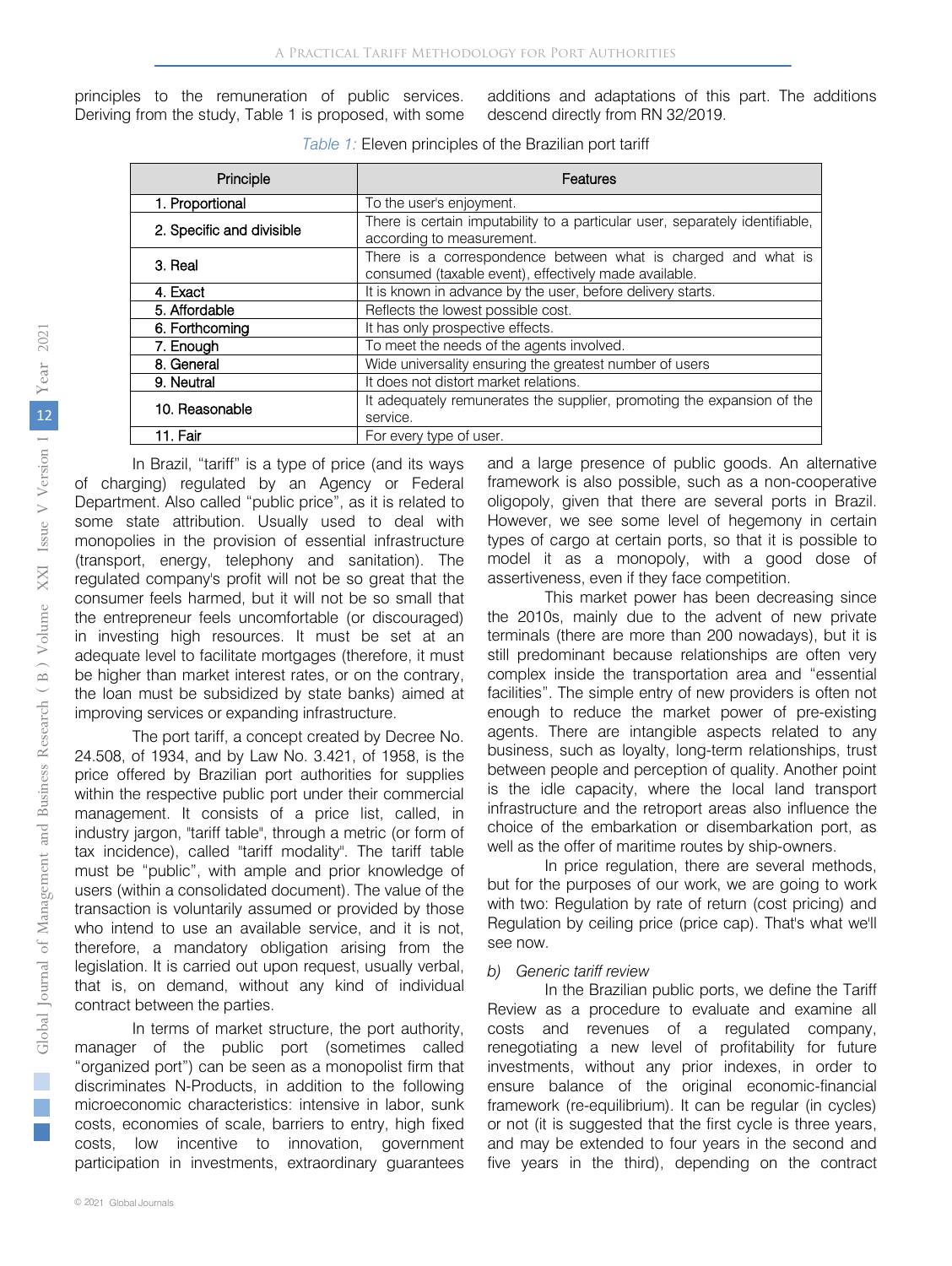(public-private partnership) signed with the port authority. In half of the cases, there is no contract, because companies belong to the federal government, which makes price regulation challenging, due to the lack of contractual obligations.

There are many review hypotheses; the most common is when a significant amount of new legal taxes or new investments (not originally foreseen in the "contract") is obligated by the Agency or Federal Government, generally for improving quality or expansion infrastructure. Existing prices will not be sufficient to cover all the news costs.

Until the mid-1980s, the most used method for tariff review in countries was price regulation according to the "cost of services", also called regulation by the internal "rate of return". The method was generalized from the North American experience started at the last century, with the regulation of monopolies. In other countries, there was no tradition of such regulation, as the service providers were, most of the time, government-owned (state-owned enterprise) - monopoly profit being appropriated by the State, as in Brazil.

From the perspective of US regulation, successful pricing is one that achieves the following main objectives:

- Avoids pricing below cost (including a "reasonable" return);
- avoids arbitrary profits;
- Facilitates agility in the process of defining and revising tariffs;
- Prevents misallocation of resources and inefficient production; and
- Establishes non-discriminatory or inappropriate prices among different types of consumers.

It seems to us that this perspective is appropriate to the Brazilian port sector, and is reflected in normative. Prices must remunerate total costs and contain a margin that provides a positive rate of return for investors.

Thus, the regulation by "rate of return" implies that, for example, a regular company providing a maritime access is authorized to set a toll fee in order to cover all the operating costs (which includes payment of employees, car fuel, machinery, expenses with water and electricity, equipment maintenance etc.), and the necessary loans for expanding the infrastructure, in addition to sustaining a reasonable profit based on investments and expenses.

In this example, the Regulator decides which expenses and investments are acceptable to compose the calculation, which is not a simple task, mainly because of information asymmetry, in which the firm always has more data than the regulator. At each period, based on accounting data, the depreciation policy and inflation in the period, tariff levels are set under certain market hypotheses. There may be

negotiations on various aspects, in particular on what to do with the frustrated profit in the previous period compared to a forecast (for example, results can be compensated and included in the costs).

The regulated company's profit will not be so great that the consumer feels aggrieved, but it will not be so small that the entrepreneur feels uncomfortable (or without incentive) to invest high resources. The rate of return must be at an appropriate level to facilitate mortgages (therefore, it must be higher than market interest rate, or otherwise the loan must be subsidized by state-owned banks) aimed at improving services or expanding infrastructure.

To avoid excess profits, the Regulator, in general, determines the rate of return through a negotiation process with the service provider or representatives of the sector, listening to the group of affected users. In fact, the authority needs to pay attention to the market, i.e., to the rate that the business community is expecting (expectations is a central theme within the economy). A lower rate than expected generates less attractiveness for investments, reduces the value of the concession, auctions with few offers and low competition in the market dispute. In a kind of benchmarking regulation, the Regulator, when evaluating the review proposal, will be able to compare the project prices with similar ports, or even with the lowest known price, supposedly considered the most efficient.

The tariff review procedure is much more complex when there are several services provided by the firm, which is one of the objectives of this work, that is, a proposal for that. In this case, the definition of the different tariff levels requires apportionment of common costs (indirect and overhead) in order to obtain consistent relative prices that reflect efficient allocation.

In these more complex cases, there are three more general methods of apportionment formulas: i) according to the specific costs of which goods or services (as authorized by Law No. 8987, of 1995); ii) according to the income obtained by which goods or services; iii) according to the quantities of goods or services sold in the last period. All three are arbitrary to some degree (and the last two are circular, which can generate a vicious circle of errors) and can lead to inefficiencies and cross-subsidies.

The possible risk of unbalance is not enough to request an extraordinary tariff review; a real fact must have occurred, i.e., the "contract" must already be unbalanced. Therefore, the extraordinary tariff review does not take place at any time, only after an imbalance. There is some jurisprudence about that.

Furthermore, the re-equilibrium is not a discretionary act of the Regulator. He can only refuse granting you in one of the following situations:

• No real increase in charges;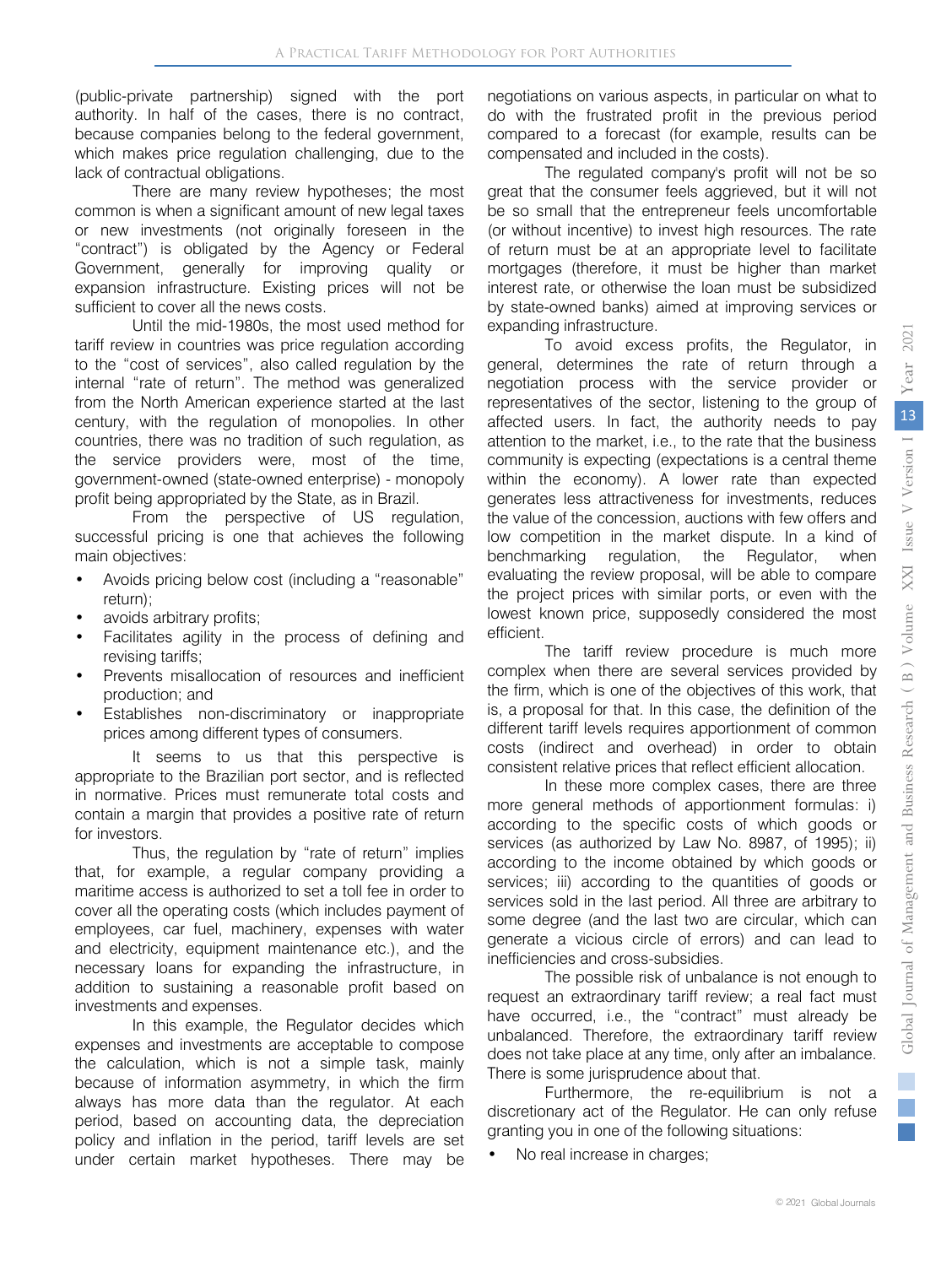- Occurrence of the event prior to the winning proposal (in cases of bids at auctions);
- Absence of a causal link between the events; and
- Bad management signs and guilt (intention) of the company for increasing his charges.

In case of port authorities that are governmentowned, the lack of a contractual provision does not affect the application of the re-equilibrium model, because its foundation is not contractual, it is legal.

The Regulator should define an incentive-based regulation scheme that minimizes uncertainties and reduces information asymmetry, with a main driver of incentives for cost reduction during the tariff revisions period. During the intervals between tariff revisions, the Brazilian regulator applies a price-cap readjustment methodology.

In this model, a tariff cycle is imposed, which consists of the corresponding period of time between two ordinary tariff revisions, comprising a minimum period of 03 (three) years and a maximum of 05 (five) years, according to ANTAQ. It also informs that the first cycle, in existing contracts, begins with an extraordinary review. See Table 2 that the cycle starts with an extraordinary review.

| Procedure                | Period             |
|--------------------------|--------------------|
| 1st Extraordinary Review | year 0             |
| Annual readjustments     | Year 1,2, 3 and 4  |
| 1st Ordinary Review      | Year 5             |
| Annual Readjustments     | Year 6, 7, 8 and 9 |

*Table 2:* The tariff cycle to Brazilian ports

First year, RN 32/2019 says that the extraordinary tariff revisions will be carried out at a request and promotion by the Regulator, ex officio. This will be the opportunity to contemplate the migration from the current tariff structure to the structure standardized by ANTAQ. Normally, every year or at the end of each Tariff Cycle, the Agency publishes calendars for companies in order to present their claims for annual readjustment or for an ordinary tariff review within a fixed period, which may coincide with the contract anniversary date.

Now it is finally necessary to state: applying the rate of return method is always difficult for Brazilian government agencies. This is explained below.

First, the regulation by rate-of-return method, given the complexity of its operation, is an appropriate method only when cost and demand conditions do not change significantly in short periods of time, i.e, when costs and demand are relatively stable. In the opposite situation, this process becomes much slower. In this condition, the cost and demand estimate is impaired for a medium period, say four or five years ahead, making it difficult to find the equilibrium parameters of the equation: what will be the Total Revenue and what will it be the Total Cost of the firm, remembering that the natural monopoly has that characteristic of subadditive cost: the more it produces, the lower the cost per unit. It seems to be the case in the Brazilian port sector, generally having annual incremental demand at a rate of less than 4% in most cases. Furthermore, it is known that variable costs in port authorities are substantially reduced when compared to fixed costs, a condition that inhibits the application of pricing techniques related to

marginal cost, which also depends on knowledge of a more accurate demand curve (MONTEIRO, 2017).

Second, applying only regulation by rate of return, there are no incentives for the firm to seek efficiency, due all costs are passed on to consumers, and as companies' efforts to reduce costs do not increase their profits. The non-exogenous behavior of costs must be considered: the charging form affects the cost of production of the service. The doctrine shows us the existence of the Averch-Johnson effect (over investments).

Finally, the regulation by rate of return requires a lot of information to be submitted to, lacking a good deal of confidence um some of those.

However, the Cost of Service model still persists in Brazil, especially when we observe the presence of state-owned companies as service providers, or even private concessionaires, which is the model adopted by ANTAQ, with increments related to performance (productivity) and value (elasticity), as recommended by UNCTAD (1995).

#### *c) Practical model of regular tariff review*

In order to present projects, Article 16 of RN 32/2019 sets out a list of requirements to be attended by port authorities, as shown in Figure 1:

 $\mathbb{R}^n$ **College**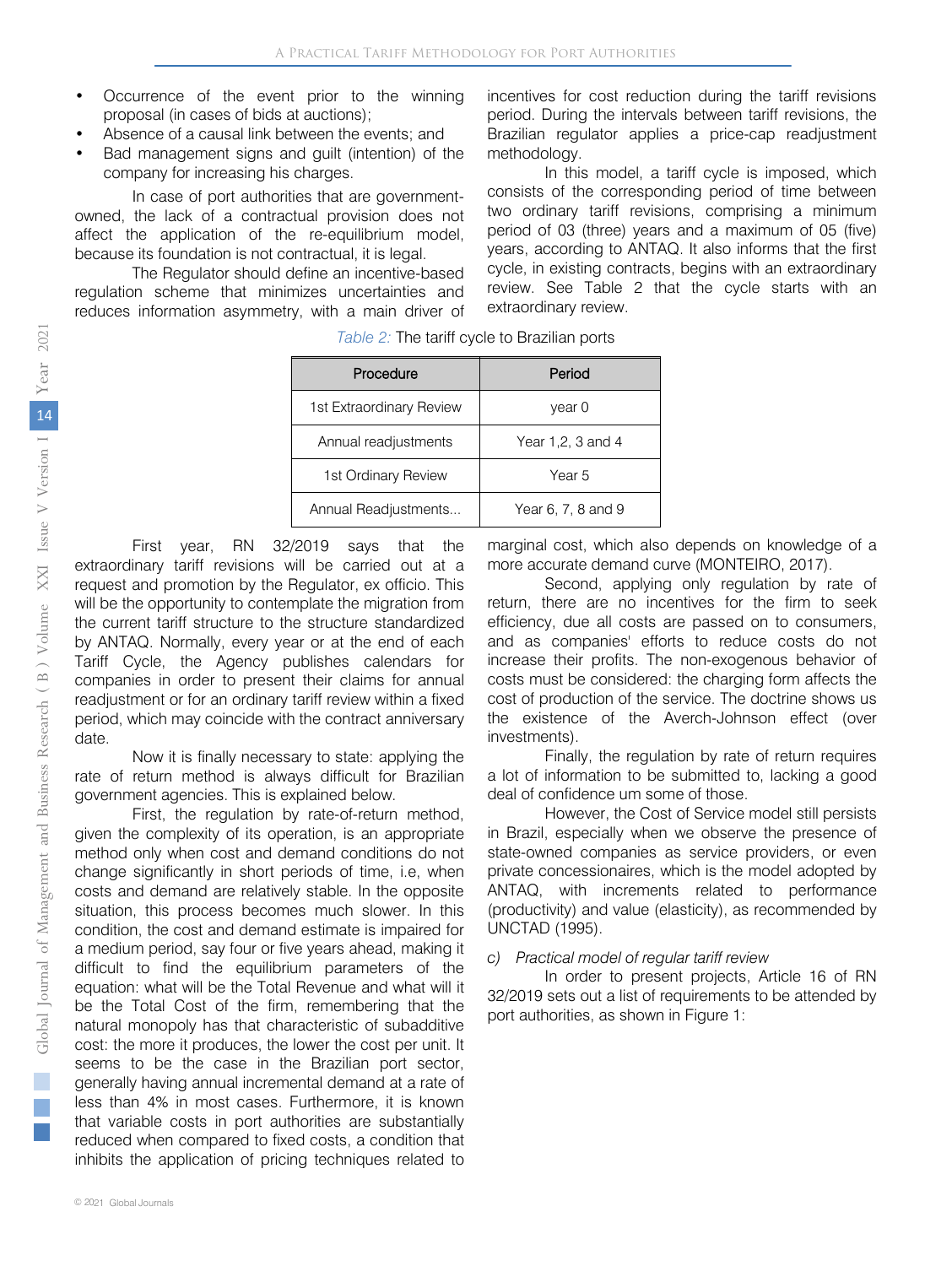#### I - REFERENCE MARKET OF THE PREVIOUS PERIOD

- Current tariff structure; and
- Profit & Losses Statements according to the Regulatory Chart of Accounts, informing:
	- Operating income, supplementary income, accessory income, income from leasing contracts and financial income, calculated monthly;
	- Financial expenses, costs allocated to leasing contracts and costs of ancillary revenues calculated monthly;
	- Direct costs, indirect costs and administrative expenses calculated monthly

#### II - REFERENCE MARKET FOR THE SUBSEQUENT PERIOD

Proposed tariff structure and the relationship between the proposed structure and the current one; and ● Profit & Losses Statements according to the Regulatory Chart of Accounts, in a projected manner;

# III - THE COSTING METHOD FOR THE PRECEDING AND SUBSEQUENT PERIOD

- Percentages to the appropriation of Indirect Costs and Administrative Expenses in the tariff groups;
- The internal weights for distributing the costs of each group in each of the tariff modalities of the respective group;

# IV - SALES AND PROJECTED DEMAND

- Invoices in the previous reference period, by tariff modality;
- Average monthly demand project, by each tariff modality.

*Fig. 1:* Essential data for making a review project

If there are no demand or cost studies for the subsequent period, the same trend line in the previous period will be adopted and the same average costs and other non-tariff revenues for the subsequent period, month by month, of the preceding period. In the case of new tariff modalities, without previous invoicing, the port authority must present demand estimates (to be obtained directly from the users), and an initial estimated price, such as an original price.

As an objective function, the tariff review will assess, for a given port authority, the annual Operating Profit [OP] of each Tariff Group "j" or the sum "k" of them, in the following sequence: Initially, the Operating Profit of the current Tariff Structure will be evaluated, considering the Previous Reference Market of the port administration and then the new proposed Tariff Structure will be simulated, in the following scenarios (Table 3).

| <b>SCENARIO</b>                                 | <b>DESCRIPTION</b>                                                                                                                                                                                                                                                                                                                                                                                                             | <b>FEATURES</b>                                                                                                                                                                                                                                                                                                                                                   |
|-------------------------------------------------|--------------------------------------------------------------------------------------------------------------------------------------------------------------------------------------------------------------------------------------------------------------------------------------------------------------------------------------------------------------------------------------------------------------------------------|-------------------------------------------------------------------------------------------------------------------------------------------------------------------------------------------------------------------------------------------------------------------------------------------------------------------------------------------------------------------|
| <b>Balanced (linear</b><br>adjustment)          | Scenario nullifying the total Operating Profit,<br>considering the subsequent Reference Market,<br>through an identical Linear Adjustment Index<br>for all tariff modalities.                                                                                                                                                                                                                                                  | Balances the total cost without<br>changing revenue allocations among<br>users. Less impact for users as it only<br>reproduces the status quo.                                                                                                                                                                                                                    |
| $Price = Specific$<br>Average Cost              | Scenario nullifying the total Operating Profit,<br>considering the subsequent new Reference<br>Market, through the calculation of new prices<br>for the tariff modalities, so that the price of<br>each modality is equal to the average cost of<br>each product.                                                                                                                                                              | Balances total cost by changing<br>revenue allocations among users to<br>equal cost equal to revenue. Impact for<br>users, however, tariffs tend to become<br>more neutral, without cross-subsidies.                                                                                                                                                              |
| Positive (cross<br>subsidy with N-<br>products) | Positive total Operating Profit scenario,<br>considering the new Reference Market, by<br>calculating new prices for the structure's tariff<br>modalities, so that the price of each modality<br>is equal to the average cost of the product<br>multiplied by its mark-up. The mark-up can be<br>unique for all modalities, or chosen<br>individually, positive or negative, due to<br>demand elasticities (see Ramsey's Rule). | Balances the total cost by shifting<br>revenue allocations between users<br>unevenly. Starting from the real average<br>cost, it is possible to practice a flexible<br>commercial policy aiming at maximum<br>revenue capture according to the<br>marginal utility of each user, reducing<br>deadweight loss, without harm to users.<br>Explore the demand curve. |

*Table 3:* Description of Proposed Scenarios - possible simulations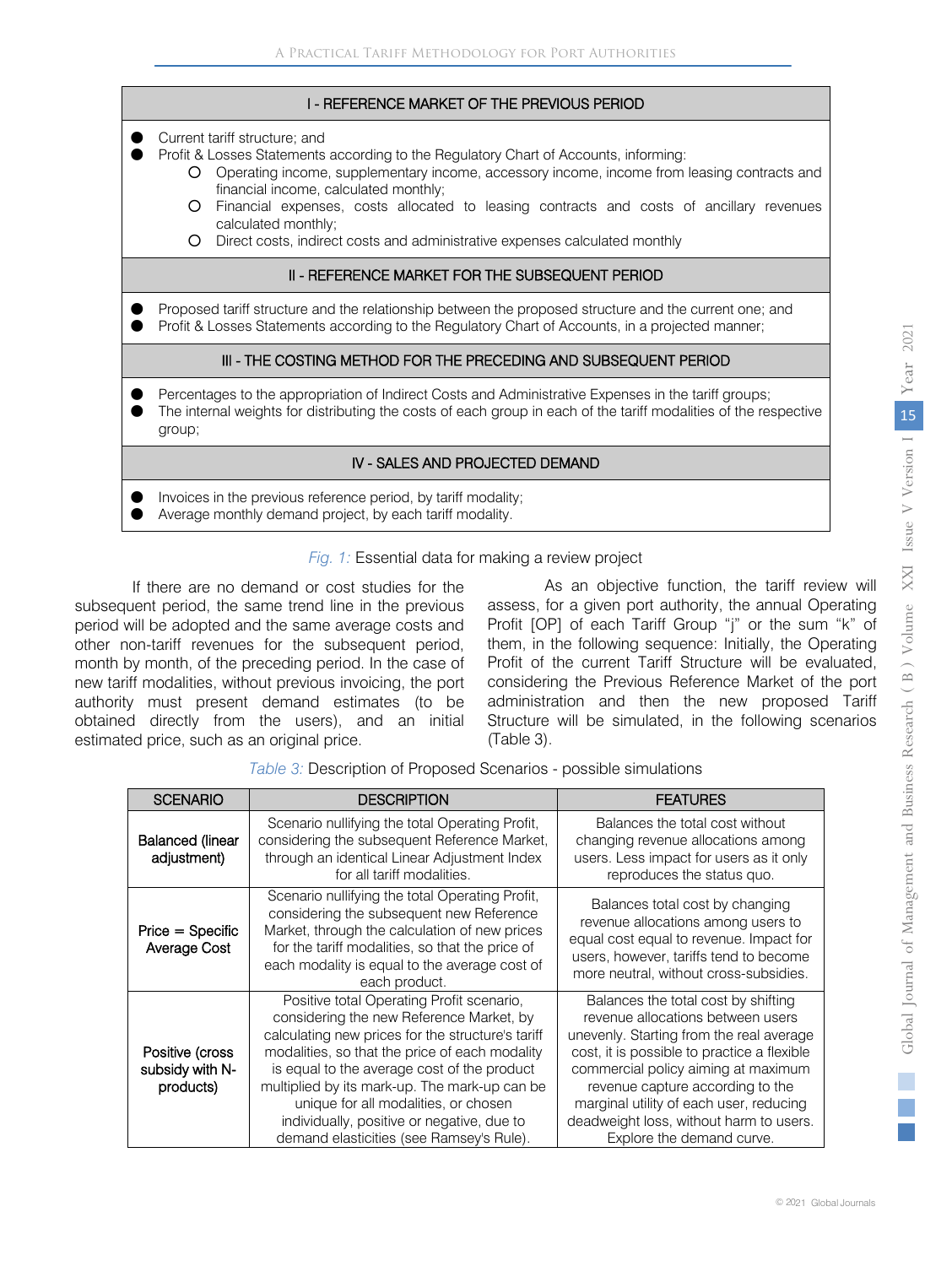After analysis of scenarios, the current Tariff Structure and the proposed Tariff Structure will be characterized in one of the following situations: Balanced or Unbalanced. It will be considered Balanced, in general, the Tariff Structure k that provides a total Operating Profit equal to or greater than zero for the next twelve months. In this model, the Operating Profit level replaces the rate of return concept.

The scenarios indicate that the port tariff will have a ceiling price based on the composition of three dimensions: cost (expenses to deliver the product), performance (level of capacity and productivity) and value (marginal utility or consumer elasticity).

The model can be described in the following flowchart (Figures 2 and 3).

|          | <b>Tariff Review Basic Flow</b>                                                                                                                                                                                                                                                                                                                                                                                                                                                                                                   |  |  |  |  |  |  |
|----------|-----------------------------------------------------------------------------------------------------------------------------------------------------------------------------------------------------------------------------------------------------------------------------------------------------------------------------------------------------------------------------------------------------------------------------------------------------------------------------------------------------------------------------------|--|--|--|--|--|--|
|          | 1 - Inform current tariff structure, to be revised (prior period);                                                                                                                                                                                                                                                                                                                                                                                                                                                                |  |  |  |  |  |  |
|          | 2 - Define the proposed structure, highlighting the inclusions and exclusions (subsequent period);                                                                                                                                                                                                                                                                                                                                                                                                                                |  |  |  |  |  |  |
|          | 3 - Inform market data (average monthly movement in the last 36 months and average monthly demand<br>projected for 36 months ahead), for each tariff modality. Also inform the installed capacity, to assess the<br>utilization factor (the higher, the higher the productivity);                                                                                                                                                                                                                                                 |  |  |  |  |  |  |
|          | 4 - Inform the values of the Income Statement accounts for the last 36 months, that is, Operating Revenues,<br>Alternative Revenues and Financial Revenues Costs (Direct by Tariff Group, and Indirect) and Expenses,<br>including Financial Expenses;                                                                                                                                                                                                                                                                            |  |  |  |  |  |  |
|          | 5 - Report:                                                                                                                                                                                                                                                                                                                                                                                                                                                                                                                       |  |  |  |  |  |  |
| А.<br>В. | For the previous period, the apportionment percentages in indirect costing and administrative expenses,<br>aiming at the allocation of these costs in each Tariff Group (full absorption method);<br>For the preceding and subsequent period, the internal weights of the items that make up the efficient<br>operating costs in each Tariff Group, that is, drivers that represent the loading and distribution of<br>expenses in each tariff modality in relation to the expenses appropriated for the respective tariff group; |  |  |  |  |  |  |
|          | C. For the subsequent period:                                                                                                                                                                                                                                                                                                                                                                                                                                                                                                     |  |  |  |  |  |  |

- a. The increase in average production costs, monthly direct and indirect, and other monthly expenses, appropriated by tariff group, in average monthly terms (the higher the increase, the lower the productivity);
- b. The amount of investments in capital goods, in annual installments to be amortized;
- c. Forecasting alternative revenues and installments from other sources, including non-operating revenues, in average monthly terms;

6 - Compose all the data and simulate the price-ceiling scenarios, comparing the current scenario with the scenarios of the subsequent period, observing the particularity of each scenario regarding commercial strategy, contribution margin and the expected level of return (operating profit) ;

7 - Choose the favorite scenario and send it for analysis by ANTAQ.

#### *Fig. 2:* Flowchart of a tariff review proposal. Vision 1 (tasks)

| IMPUT $\Rightarrow$                                                                              |  | $PROCESS \Rightarrow$                    |  | OUTPUT                                                |
|--------------------------------------------------------------------------------------------------|--|------------------------------------------|--|-------------------------------------------------------|
| Date of last review                                                                              |  |                                          |  |                                                       |
| Current and future Tariff Structure (groups,<br>modalities, ceiling price, exemptions and rules) |  | Analysis of current<br>unbalance level   |  | Ceiling price of each tariff<br>modality (new tariff) |
| Fixed, Variable, Direct and Indirect Costs.<br>Administrative costs. Current and projected       |  |                                          |  |                                                       |
| Apportionment Percentages. Cost Drivers                                                          |  |                                          |  |                                                       |
| Investments to expand infrastructure                                                             |  | Generation of future                     |  | Contribution Margin of each                           |
| Sales (current average demand and in the next<br>36 months)                                      |  | scenarios, at a new<br>equilibrium level |  | <b>Tariff Group</b>                                   |

Ė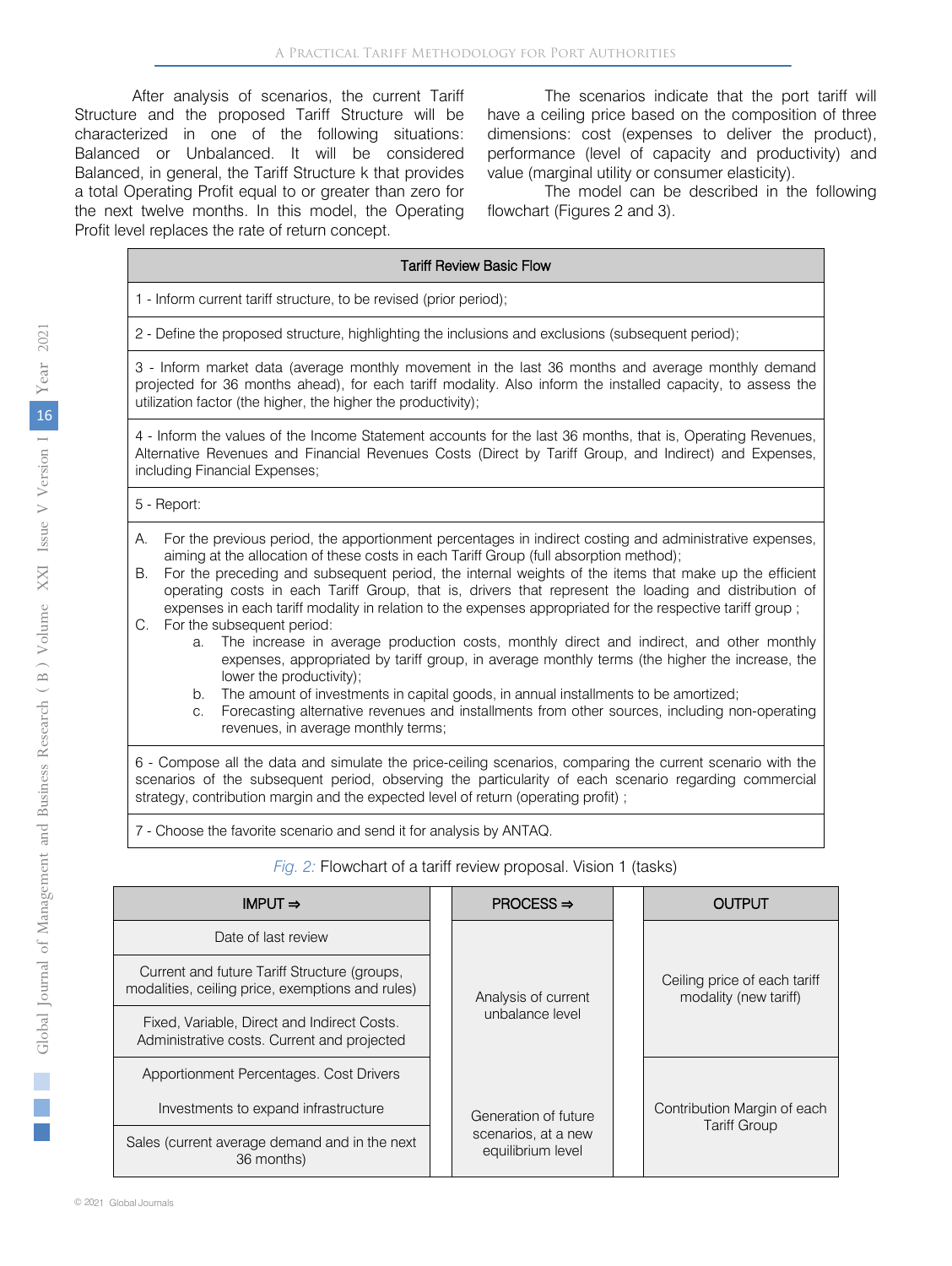| Other Revenues. Current and projected                                           |  | Profit and Rate of Return of              |
|---------------------------------------------------------------------------------|--|-------------------------------------------|
| Mark-ups for each tariff modality (2nd and 3rd)<br>degree price discrimination) |  | each Cost Object and for all<br>operation |

*Fig. 3:* Flowchart of a tariff review proposal. Vision 2 (phases)

Other indicators to be used for the evaluation of the proposal are the following:

*Average Readjustment Index (ATI):* percentage change in tariff collection, considering the previous moment. It's the user's vision; and

*Average Tariff Effect (ATE):* percentage change in total collection, considering the previous moment. It is the port´s view.

The boundary conditions for the model's operation are as follows:

- i. Cost accounting and tariff groups: standardization of the tariff structure in similar groups related to the cost objects of regulatory accounting;
- ii. Reliable projection of demand for cargo handling: consideration of seasonality, cyclical patterns, likely entry and exit of competitors, new contracts;
- iii. Disclosure of a tariff cycle calendar to increase predictability to users: Creation of a regular reference period and deadlines for companies to present their tariff review and readjustment project.
- *d) Extraordinary tariff reviews*

 $\overline{a}$ 

An extraordinary tariff review will adopt the same methodology used in the ordinary review. However, according to the doctrine, the projects for extraordinary tariff reviews must identify the causal link responsible for the imbalance.

The instruction of requests for extraordinary tariff review shall inform the occurrence of an effective economic and financial imbalance, already manifested, or an economic and financial imbalance not yet manifested, if and only if the project considers an annual amortization of future investments in infrastructure to be covered by the tariff.

In these cases, requests for additional tariff revenues to cover capital expenditures on future investments in port infrastructure must be linked to a physical-financial schedule, agreed upon with the Regulator. When considering the use of some level of third-party capital, the non-governmental bank institution should not be remunerated through an interest rate above that normally practiced by the market.

The events giving rise to extraordinary review are (causal link):

- Increase or decrease in capacity;
- Exogenous variation of operating costs;
- Change in legislation or regulation that impacts business;
- Natural accidents and claims do not covered by insurance;
- Legal taxes change, except income tax;
- Strikes and riots.

| Tariff<br>Group | Cost object <sup>1</sup>   | Item | Tariff Mode (incidence form)                                                                                | Charged<br>modality <sup>2</sup> | Ceiling<br>price in A0<br>Tpi (BRL) | Average<br>monthly<br>demand in<br>A0 | Projected<br>average<br>monthly<br>demand in<br>A1 |
|-----------------|----------------------------|------|-------------------------------------------------------------------------------------------------------------|----------------------------------|-------------------------------------|---------------------------------------|----------------------------------------------------|
|                 |                            |      | Fixed fee for waterway access of<br>a vessel                                                                | Yes                              | 2,300.00                            | 600                                   | 660                                                |
|                 | Maritime<br>Infrastructure | 2    | Per ton of cargo handled at the<br>port                                                                     | <b>Not</b>                       |                                     |                                       |                                                    |
|                 |                            | 2.1  | For long-haul operations                                                                                    | Yes                              | 38.00                               | 166670                                | 183337                                             |
|                 |                            | 2.2  | For coastal or inland navigation<br>operations                                                              | Yes                              | 55.00                               | 100.002                               | 110.002                                            |
|                 |                            |      | To the main crib                                                                                            | <b>Not</b>                       |                                     |                                       |                                                    |
| Ш               | Berthing<br>Infrastructure | 1.1  | Per linear meter of installation<br>occupied by vessel, per hour or<br>fraction, up to a limit of 24 hours. | Yes                              | 160.00                              | 20000                                 | 22000                                              |
|                 |                            | 1.2  | Per linear meter of installation<br>occupied by vessel, per hour or<br>fraction, after 24 hours.            | Yes                              | 330.00                              | 12000                                 | 13200                                              |

### *Table 4:* Current Tariff Structure

<span id="page-7-0"></span><sup>&</sup>lt;sup>1</sup> According to Table 67 of the ANTAQ Manual of Accounting to Port Authorities, 2017 version.

<span id="page-7-1"></span><sup>&</sup>lt;sup>2</sup> Non-charged modalities are those that are at a higher hierarchy level than the subsequent ones. They have no price, just in the lowest level.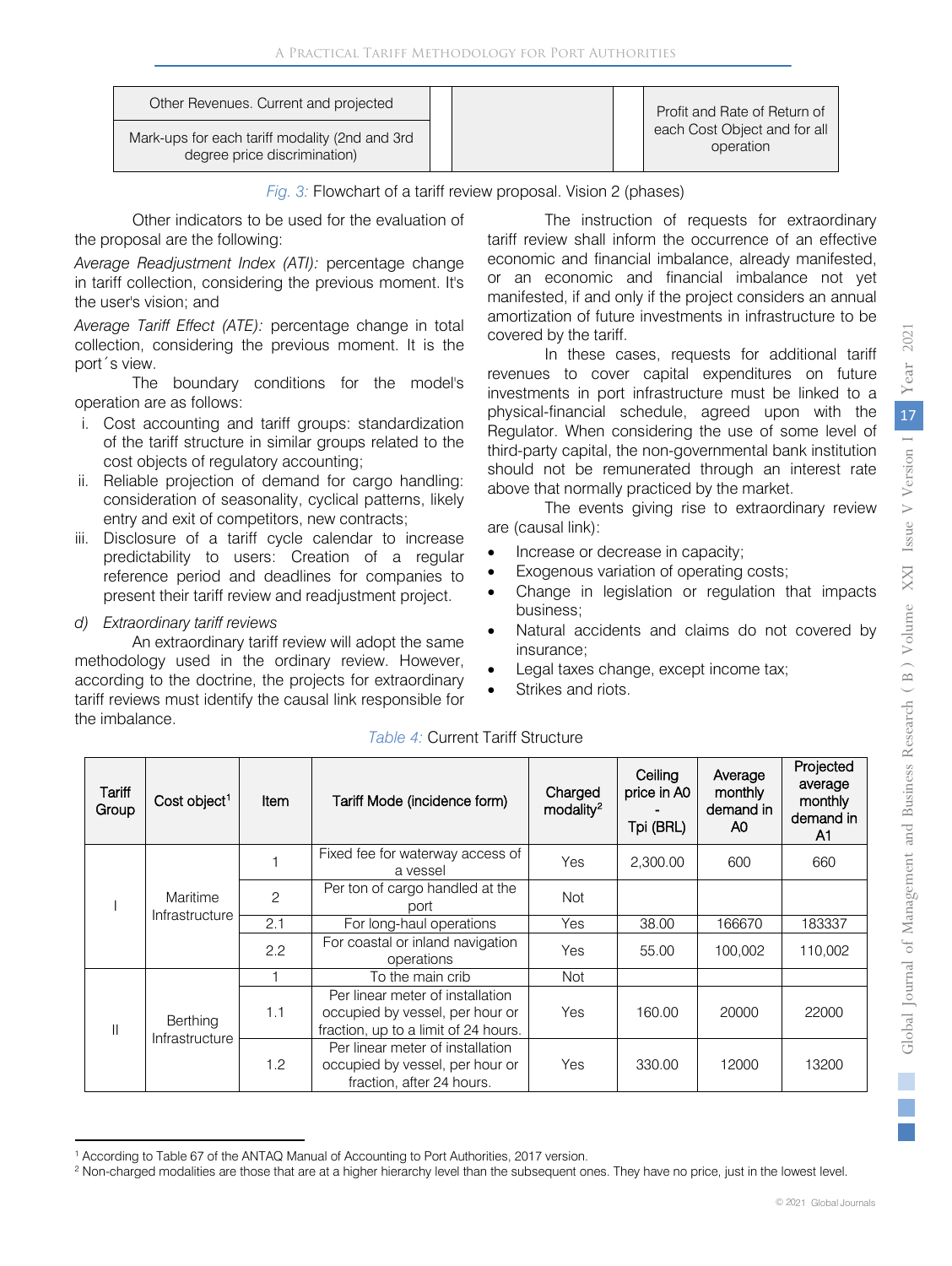# III. Case Study

In the following test, in order to simplify the demonstration, we will assume the existence of two tariff groups, as in Table 4, associated with two cost objects and respective tariff modalities. To simplify further, there will be no changes in the structure, keeping the tariff modalities for the next period, without additions or exclusions. We have two different moments: year A0 (year of start) and year A1 (year to be rebalanced). After evaluating the current equilibrium level, the goal is to find a new ceiling price for tariffs in the A1 period, at a new equilibrium level.

The costing method, for tariff purposes, was discussed in Technical Note No. 64/2017/GRP/SRG (ANTAQ, 2017c) and Technical Note No. 50/2017/ GRP/SRG (ANTAQ, 2017b). It is a kind of Integral (full) Absorption Costing. However, Activity-Based Costing (ABC) method is also allowed, as a form of management improvement.

Absorption Costing is simple, suitable for midsized companies and provides a lot of information. It's a cost method that includes all manufacturing costs direct materials, direct labour, and both variable and fixed overhead (indirect costs) - in unit product cost. Integral costing method is a principle whereby fixed as well as variable costs are allocated to the cost unit. On the other hand, absorption costing involves the appointment of overhead, which can be subjective. The resulting information can be misleading for management decision-making.

ANTAQ defends that the "main merit of the Integral Costing Method is the fact that all expenses incurred in an organization are taken into account, without exceptions. In it, we have the total recovery of all company expenses for the delivery of a given cost object. This results in more complete unit cost information. However, it differs from the conventional Absorption Method, as even the No-product cost (expenses, selling, administrative, lawyers, for example)

are allocated to cost centers (or cost objects) - however, it has a very similar logic to that."

Using this method, costs that are assigned to cost objects can be divided into two categories: direct cost and indirect costs. Direct costs are those costs that can be specifically and exclusively identified with a particular cost object. In contrast, indirect cost cannot be exclusively with a given cost object.

ANTAQ mapped Nine Cost Objects for Brazilian port authorities, and transposes these objects into the tariff structure, because they are intimately connected with the tariff tables. Objects are the aggregation of different tariff modalities that have a high degree of affinity with each other regarding the products supplied or of type of users.

In the Integral Costing Method, the product offered by the company is responsible for absorbing all charges. Indirect costs must be allocated to the costing objects using apportionment criteria. ANTAQ assumes that there should be a proportional relationship between type of cost and the costing objects (indirect costs should be smaller compared to direct costs, for example).

The apportionment is carried out using indices that will direct the distribution of the Indirect Cost (and General Expenses) to the cost objects. Then, the percentage that the products consume of the adopted index is estimated. They then settle the overhead based on that percentage. All expenses related to the production and delivery effort are, therefore, distributed to all products or services offered. To reduce the arbitrariness of the Costing Method, there must be a cause and effect relationship between the distribution parameter and the volume of indirect cost. The variations that determine how the entity's resources are used by the costing objects must also be identified.

The hypothetical apportionment percentages to be used (both for the preceding and subsequent periods) in the case study are in Table 5:

| Table 5: Costing Percentages |  |
|------------------------------|--|
|------------------------------|--|

|                            | % of Indirect Costs |       |                          |           | % of Expenses  |       |           |                       |               |      |           |                                   |
|----------------------------|---------------------|-------|--------------------------|-----------|----------------|-------|-----------|-----------------------|---------------|------|-----------|-----------------------------------|
| <b>Cost Objects</b>        | dioub<br>Tariff     | abour | Services<br>Party<br>3rd | Materials | Costs<br>Other | abour | Utilities | Services<br>3rd Party | Miscellaneous | Rent | Marketing | ఱ<br>amortization<br>Depreciation |
| Maritime<br>Infrastructure |                     | 82    | 82                       | 82        | 95             | 82    | 82        | 82                    | 95            | 65   | 95        | 65                                |
| Docking<br>Infrastructure  | $\mathbf{I}$        | 18    | 18                       | 18        | 5              | 18    | 18        | 18                    | 5             | 35   | 5         | 35                                |

Consider the following accounting statement for the preceding period, following the chat account in the ANTAQ Manual of Accounting (ANTAQ, 2017a) (Table 6):

 $\mathbb{R}^2$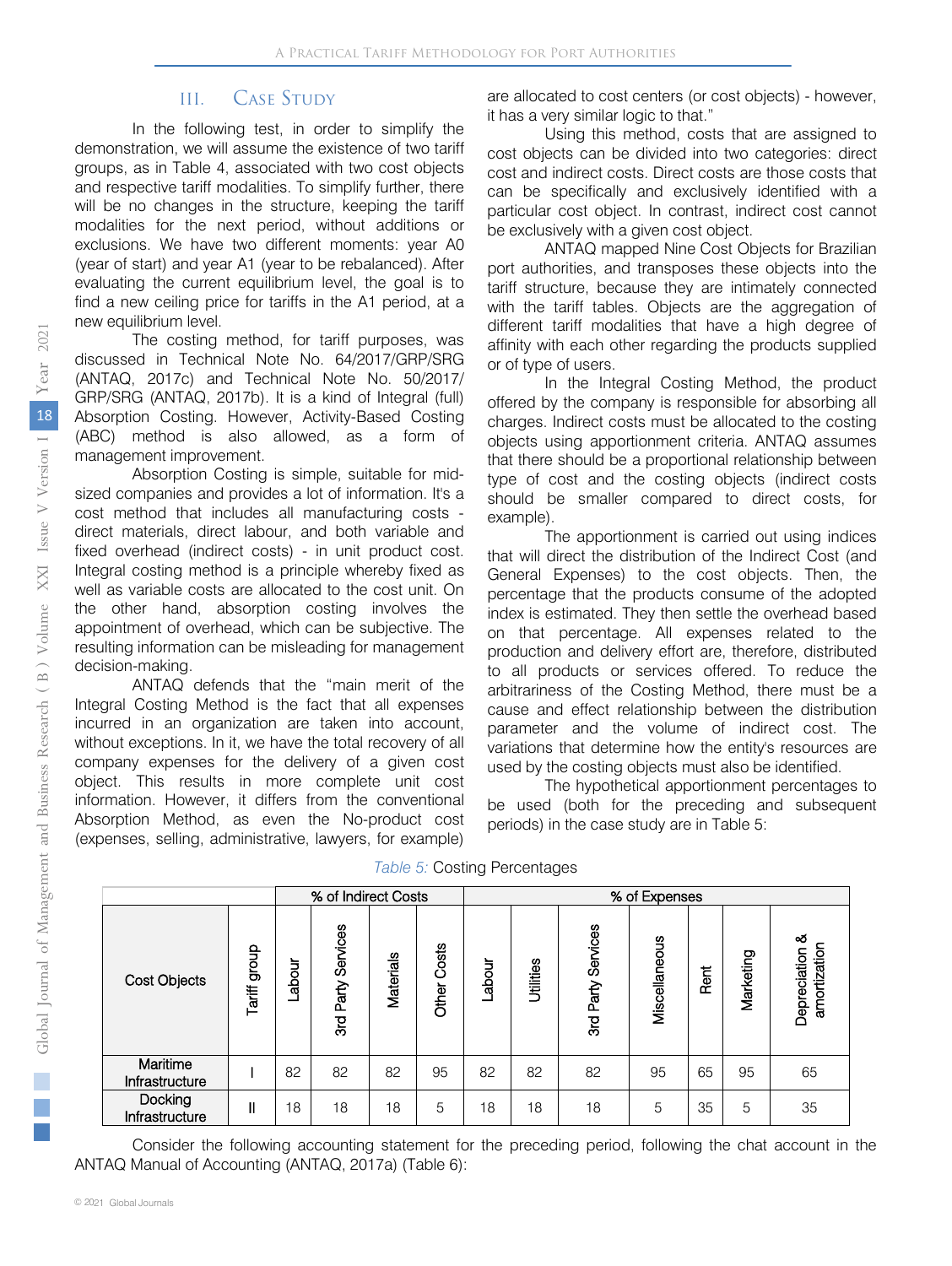| Chart of<br>Account -<br>Code | Degree | <b>Account Title</b>                   | Monthly average for the previous<br>36 months (BRL) |
|-------------------------------|--------|----------------------------------------|-----------------------------------------------------|
| 3                             | 1st    | <b>INCOME REVENUES</b>                 |                                                     |
| 3.01                          | 2nd    | Gross Revenue from Port Services       |                                                     |
| 3.01.01                       | 3rd    | Waterway Access Infrastructure         | 15,500,000.00                                       |
| 3.01.02                       | 3rd    | Berthing Infrastructure                | 8,500,000.00                                        |
| 3.01.08                       | 3rd    | Leasing Agreements                     | 300,000.00                                          |
| 3.01.10                       | 3rd    | <b>Alternative Recipes</b>             |                                                     |
| 3.01.10.02                    | 4th    | Other operating income                 | 192,000                                             |
| 3.01.10.03                    | 4th    | <b>Complementary Sales</b>             | 259,000                                             |
| 3.01.10.04                    | 4th    | <b>Accessory Sales</b>                 | 343,000                                             |
| 4                             | 1st    | PRODUCTION COSTS                       |                                                     |
| 4.01                          | 2nd    | Maritime Infrastructure                | 9,000,000                                           |
| 4.02                          | 2nd    | Berthing Infrastructure                | 4,500,000                                           |
| 4.08                          | 2nd    | Lease Agreements                       | 25,000                                              |
| 4.10                          | 2nd    | Indirect costs                         | 3,000,000                                           |
| 4.10.01                       | 3rd    | Labour (salaries & benefits)           | 1,500,000                                           |
| 4.10.02                       | 3rd    | Services                               | 500,000                                             |
| 4.10.03                       | 3rd    | <b>Materials</b>                       | 500,000                                             |
| 4.10.04                       | 3rd    | Others                                 | 500,000                                             |
| 4.12                          | 2nd    | Costs Allocated to Complementary Sales |                                                     |
| 4.13                          | 2nd    | Costs Allocated to Accessory Sales     | 25,000                                              |
| 5                             | 1st    | GROSS PROFIT (3 - 4)                   |                                                     |
| 6                             | 1st    | <b>EXPENSES</b>                        |                                                     |
| 6.01                          | 2nd    | Administrative                         | 3,900,00                                            |
| 6.01.01                       | 3rd    | Labour (salaries & benefits)           | 1,950,000                                           |
| 6.01.02                       | 3rd    | <b>Third Party Services</b>            | 390,000                                             |
| 6.01.03                       | 3rd    | Utilities & Telecommunication          | 390,000                                             |
| 6.01.04                       | 3rd    | Miscellaneous costs                    | 390,000                                             |
| 6.01.06                       | 3rd    | Rent                                   | 390,000                                             |
| 6.01.07                       | 3rd    | Marketing & Branding                   | 390,000                                             |
| 6.03                          | 2nd    | Depreciation & Amortization            | 780,000                                             |
| 8.01                          | 2nd    | Financial                              |                                                     |
| 8.01.01                       | 3rd    | Interest income                        | 50,000                                              |
| 8.01.02                       | 3rd    | Interest expenses                      | 45,000                                              |

|  | Table 6: Profit & Loss Statement for the previous period |  |  |
|--|----------------------------------------------------------|--|--|
|  |                                                          |  |  |

Setting all these initial parameters, it is possible to start the Process phase. An analysis of the Current Scenario indicates an unbalanced situation, as shown in Table 7 (Steps 1, 2 and 3).

p.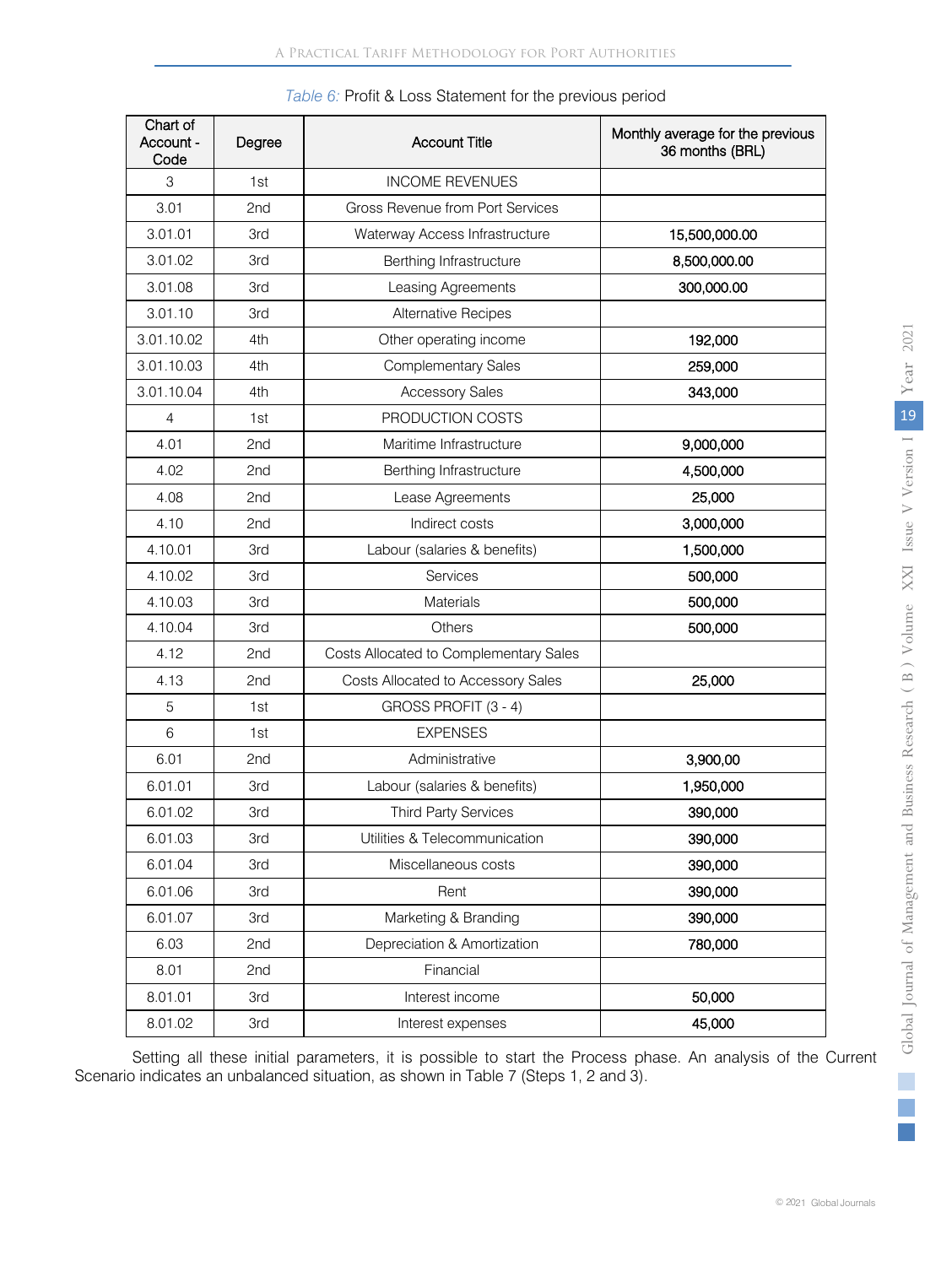| Step 1: Cost Dispersion                     |                |                                                                                                   |             |                                                                           |                                                   |                                                 |                                                      |                                                                                  |                                                             |
|---------------------------------------------|----------------|---------------------------------------------------------------------------------------------------|-------------|---------------------------------------------------------------------------|---------------------------------------------------|-------------------------------------------------|------------------------------------------------------|----------------------------------------------------------------------------------|-------------------------------------------------------------|
| Group /<br>Cost object                      | Item           | <b>Tariff Modality</b><br>(incidence form)                                                        | Char<br>ged | Ceiling<br>price<br>without<br>adjustme<br>nt or<br>revision<br>Tpi [BRL] | Average<br>monthly<br>demand<br>in A <sub>0</sub> | <b>Direct Cost</b><br>- CDj [BRL]               | Total<br>Indirect<br>Costs -<br>CI [BRL]             | Percentage<br>rate for<br>allocation of<br>indirect costs<br>in the Group<br>[%] | Indirect<br>costs in the<br>group - Clj<br>[BRL]            |
| $\frac{1}{2}$<br>Maritime<br>Infrastructure | 1              | Fixed fee for<br>waterway access<br>of a vessel                                                   | Yes         | 2,300.00                                                                  | 600                                               |                                                 |                                                      | 84%                                                                              | 2,525,000                                                   |
|                                             | $\overline{c}$ | Variable tariff, by<br>the deadweight<br>tonnage of the<br>vessel                                 | <b>Not</b>  |                                                                           |                                                   | 9,000,000                                       |                                                      |                                                                                  |                                                             |
|                                             | 2.1            | For long-haul<br>operations                                                                       | Yes         | 38.00                                                                     | 166670                                            |                                                 |                                                      |                                                                                  |                                                             |
|                                             | 2.2            | For coastal or<br>inland navigation<br>operations                                                 | Yes         | 55.00                                                                     | 100,002                                           |                                                 | 3,000,00<br>0.00                                     |                                                                                  |                                                             |
|                                             | $\mathbf{1}$   | To the main berth                                                                                 | Not         |                                                                           |                                                   |                                                 |                                                      |                                                                                  |                                                             |
| $  $ /<br>Berthing<br>Infrastructure        | 1.1            | Per linear meter<br>occupied by<br>vessel, per hour or<br>fraction, up to a<br>limit of 48 hours. | Yes         | 160.00                                                                    | 20000                                             | 4,500,000                                       |                                                      | 16%                                                                              | 475,000                                                     |
|                                             | 1.2            | Per linear meter<br>occupied by<br>vessel, per hour or<br>fraction, after 48<br>hours.            | Yes         | 330.00                                                                    | 12000                                             |                                                 |                                                      |                                                                                  |                                                             |
|                                             |                |                                                                                                   |             |                                                                           |                                                   | 13,500,000                                      |                                                      | 100%                                                                             | 3,000,000                                                   |
|                                             |                |                                                                                                   |             |                                                                           |                                                   |                                                 |                                                      |                                                                                  |                                                             |
|                                             |                |                                                                                                   |             |                                                                           |                                                   |                                                 |                                                      |                                                                                  |                                                             |
|                                             |                |                                                                                                   |             | Step 2: Dispersion of Revenues                                            |                                                   |                                                 |                                                      |                                                                                  |                                                             |
| Group /<br>Cost object                      | Item           | <b>Tariff Modality</b><br>(incidence form)                                                        | Char<br>gea |                                                                           | Average<br>monthly<br>demand<br>in A <sub>0</sub> | Monthly tariff<br>revenue -<br>RmT A0i<br>[BRL] | Annual<br>tariff<br>revenue<br>- RAT<br>A0i<br>[BRL] | Annual tariff<br>revenue - RAT<br>A0j [BRL]                                      | Proportiona<br>I Expenses<br>to Billing -<br><b>DPF</b> [%] |
| $\frac{1}{2}$<br>Maritime<br>Infrastructure | 1              | Fixed fee for<br>waterway access<br>of a vessel                                                   | Yes         |                                                                           | 600                                               | 1,380,000.00                                    | 16,560,<br>000                                       |                                                                                  | 14.25                                                       |
|                                             | $\overline{c}$ | Variable tariff, by<br>the deadweight<br>tonnage of the<br>vessel                                 | Not         |                                                                           |                                                   |                                                 |                                                      | 158,562,840.0<br>0                                                               | 14.25                                                       |
|                                             | 2.1            | For long-haul<br>operations                                                                       | Yes         |                                                                           | 166670                                            | 6,333,460                                       | 76,001,<br>520                                       |                                                                                  | 14.25                                                       |
|                                             | 2.2            | For coastal or<br>inland navigation<br>operations                                                 | Yes         |                                                                           | 100,002                                           | 5,500,110                                       | 66,001,<br>320                                       |                                                                                  | 14.25                                                       |
| /                                           | 1              | To the main berth                                                                                 | Not         |                                                                           |                                                   |                                                 |                                                      |                                                                                  | 14.25                                                       |
| Berthing<br>Infrastructure                  | 1.1            | Per linear meter<br>occupied by<br>vessel, per hour or                                            | Yes         |                                                                           | 20000                                             | 3,200,000.00                                    | 38,400,<br>000                                       | 85,920,000.00                                                                    | 14.25                                                       |

### *Table 7:* Analysis of the Current Scenario (current tariff structure)

Г.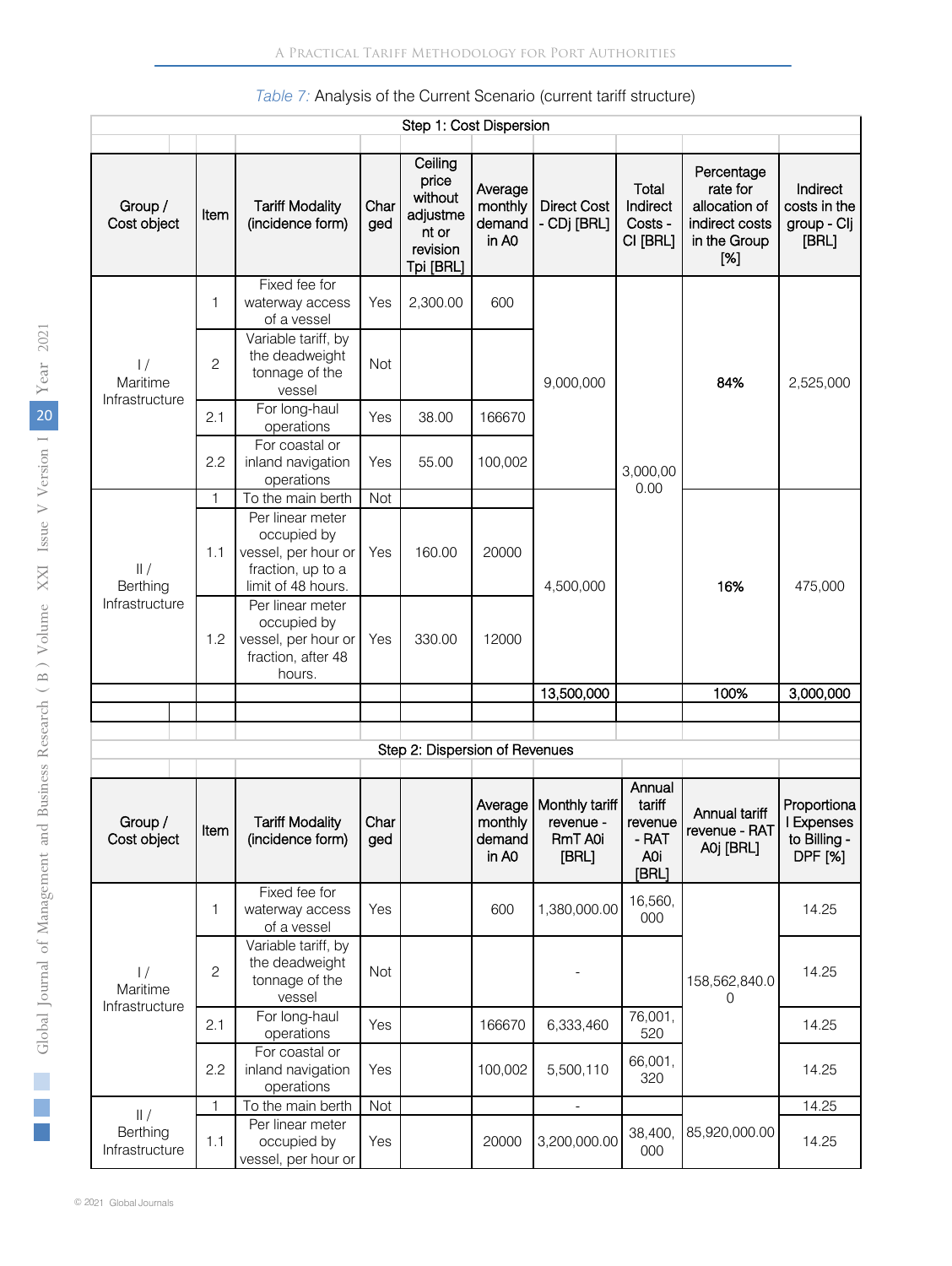|                                       |                                          | fraction, up to a                                                                                  |             |  |                                                                    |                                                           |                                                                              |                                                                       |                                                                      |
|---------------------------------------|------------------------------------------|----------------------------------------------------------------------------------------------------|-------------|--|--------------------------------------------------------------------|-----------------------------------------------------------|------------------------------------------------------------------------------|-----------------------------------------------------------------------|----------------------------------------------------------------------|
|                                       | 1.2                                      | limit of 48 hours.<br>Per linear meter<br>occupied by<br>vessel, per hour or<br>fraction, after 48 | Yes         |  | 12000                                                              | 3,960,000.00                                              | 47,520,<br>000                                                               |                                                                       | 14.25                                                                |
|                                       |                                          | hours.                                                                                             |             |  |                                                                    |                                                           |                                                                              |                                                                       |                                                                      |
|                                       |                                          |                                                                                                    |             |  |                                                                    |                                                           |                                                                              |                                                                       |                                                                      |
| Annual Tariff Revenue - RAT A0k [BRL] |                                          |                                                                                                    |             |  |                                                                    |                                                           | 244,482,840.00                                                               |                                                                       |                                                                      |
|                                       | Other Operating Revenues - DMA A0k [BRL] |                                                                                                    |             |  |                                                                    |                                                           |                                                                              | 61,120,710.00                                                         |                                                                      |
|                                       |                                          | Operating Revenues - RO A0k [BRL] = RAT + DMA                                                      |             |  |                                                                    |                                                           |                                                                              | 305,603,550.00                                                        |                                                                      |
|                                       |                                          | Non-Operating Revenue - RNOV A0k [BRL]                                                             |             |  |                                                                    |                                                           |                                                                              | 6,112,071.00                                                          |                                                                      |
|                                       |                                          | Verified Annual Revenue - RAV A0k [BRL] = RO + RNOV                                                |             |  |                                                                    |                                                           |                                                                              | 311,715,621.00                                                        |                                                                      |
|                                       |                                          |                                                                                                    |             |  | Step 3: Dispersion of Operating Income                             |                                                           |                                                                              |                                                                       |                                                                      |
|                                       |                                          |                                                                                                    |             |  |                                                                    |                                                           |                                                                              |                                                                       |                                                                      |
| Group<br>Cost object                  | Item                                     | <b>Tariff Modality</b><br>(incidence form)                                                         | Char<br>ged |  | <b>Annual Net</b><br>Revenue of<br>the A0i<br>Group - RLi<br>[BRL] | Annual<br>Operating<br>Cost of<br>Group j -<br>COji [BRL] | Group<br>Contribution<br>Semi-Gross<br>Margin -<br><b>MSBC A0ij</b><br>[BRL] | Annual<br>Administrative<br>Expenses of<br>the group $-$<br>DAi [BRL] | Annual<br>Operating<br>Profit of the<br>$Group-$<br>LOj A0j<br>[BRL] |
|                                       |                                          | Fixed fee for                                                                                      |             |  |                                                                    |                                                           |                                                                              |                                                                       |                                                                      |
|                                       | 1                                        | waterway access                                                                                    | Yes         |  | 135,967,63<br>5.30                                                 | 138,300,0<br>$00\,$                                       | $-2,332,364.70$                                                              |                                                                       | 47,213,564.<br>70                                                    |
| $\frac{1}{2}$<br>Maritime             |                                          | of a vessel<br>Variable tariff, by                                                                 |             |  |                                                                    |                                                           |                                                                              | 44,881,200                                                            |                                                                      |
|                                       | two                                      | the deadweight<br>tonnage of the                                                                   | <b>Not</b>  |  |                                                                    |                                                           |                                                                              |                                                                       |                                                                      |
| Infrastructure                        |                                          | vessel<br>For long-haul                                                                            |             |  |                                                                    |                                                           |                                                                              |                                                                       |                                                                      |
|                                       | 2.1                                      | operations                                                                                         | Yes         |  |                                                                    |                                                           |                                                                              |                                                                       |                                                                      |
|                                       | 2.2                                      | For coastal or<br>inland navigation<br>operations                                                  | Yes         |  | 73,676,400.                                                        | 59,700,00<br>0                                            | 13,976,400                                                                   | 11,278,800                                                            | 2,697,600                                                            |
|                                       | $\mathbf{1}$                             | To the main berth                                                                                  | Not         |  |                                                                    |                                                           |                                                                              |                                                                       |                                                                      |
| $  $ /<br>Berthing                    | 1.1                                      | Per linear meter<br>occupied by<br>vessel, per hour or<br>fraction, up to a<br>limit of 48 hours.  | Yes         |  |                                                                    |                                                           |                                                                              |                                                                       |                                                                      |
| Infrastructure                        | 1.2                                      | Per linear meter<br>occupied by<br>vessel, per hour or<br>fraction, after 48<br>hours.             | Yes         |  | 00                                                                 |                                                           |                                                                              |                                                                       |                                                                      |
|                                       |                                          |                                                                                                    |             |  |                                                                    |                                                           | 11,644,035.30                                                                | 56,160,000.00                                                         |                                                                      |
|                                       |                                          | Total Annual Operating Profit of the structure - OP A0k [BRL]                                      |             |  |                                                                    |                                                           |                                                                              | $-44,515,964.70$                                                      |                                                                      |
|                                       |                                          | Annual Operating Profit of the structure - OP, in relation to Gross Tariff Revenue - RAT [%]       |             |  |                                                                    |                                                           |                                                                              |                                                                       | $-18.21$                                                             |

The Operating Profit of -18.21%, as shown in Table 7 in Step 3, proves the unbalance in the current tariff structure.

Then, in the Output phase, assuming, in our hypothetical case, a 10% growth in costs and expenses for the subsequent period and promoting a Scenario in which the tariff is equal to the average cost ( $P = Cme =$ Total Cost / Average Demand), redoing all the calculations in the previous table, the Operating Profit (IRR) would be would be nullified, and the final result will be a Balanced Situation, with the following prices-cap (Table 8):

i.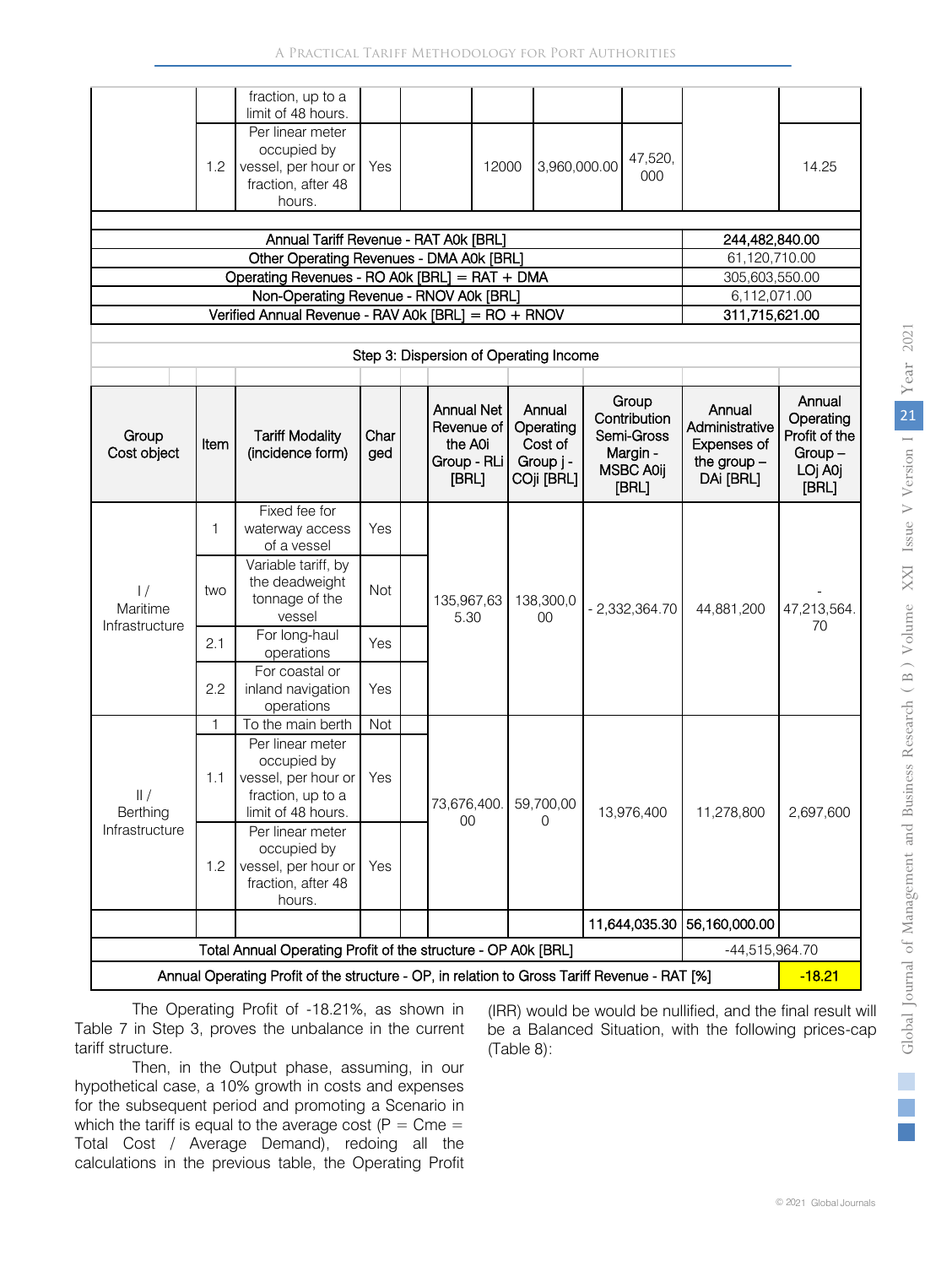| Group I                        |                                                                                          |                                   |                                                        |  |  |  |  |
|--------------------------------|------------------------------------------------------------------------------------------|-----------------------------------|--------------------------------------------------------|--|--|--|--|
| Maritime Access Infrastructure |                                                                                          |                                   |                                                        |  |  |  |  |
|                                |                                                                                          |                                   |                                                        |  |  |  |  |
| <b>ITEM</b>                    | TARIFF MODALITY / FORM OF INCIDENCE                                                      | Current Rate /<br>Price-Cap in A0 | Rate Equal to<br>Average Cost / New<br>Price Cap in A1 |  |  |  |  |
| 1                              | Fixed fee for waterway access of a vessel                                                | BRL 2,300.00                      | BRL 3,022.96                                           |  |  |  |  |
| $\overline{c}$                 | Variable tariff, by the deadweight tonnage of the vessel                                 |                                   |                                                        |  |  |  |  |
| 2.1                            | For long-haul operations                                                                 | <b>BRL 38.00</b>                  | <b>BRL 48.97</b>                                       |  |  |  |  |
| 2.2                            | For coastal or inland navigation operations                                              | <b>BRL 55.00</b>                  | <b>BRL 81.62</b>                                       |  |  |  |  |
|                                |                                                                                          |                                   |                                                        |  |  |  |  |
|                                | Group II                                                                                 |                                   |                                                        |  |  |  |  |
|                                | <b>Berthing Facilities</b>                                                               |                                   |                                                        |  |  |  |  |
|                                |                                                                                          |                                   |                                                        |  |  |  |  |
| <b>ITEM</b>                    | TARIFF MODALITY / FORM OF INCIDENCE                                                      | Current Rate /<br>Price-Cap in A0 | Rate Equal to<br>Average Cost / New<br>Price Cap in A1 |  |  |  |  |
| 1                              | To the main berth                                                                        |                                   |                                                        |  |  |  |  |
| 1.1                            | Per linear meter occupied by vessel, per hour or fraction, up to<br>a limit of 48 hours. | BRL 160.00                        | <b>BRL 156.73</b>                                      |  |  |  |  |
| 1.2                            | Per linear meter occupied by vessel, per hour or fraction, after<br>48 hours.            | <b>BRL 330.00</b>                 | <b>BRL 319.26</b>                                      |  |  |  |  |

*Table 8:* Analysis of the Average Cost Scenario - Subsequent Period

Still in the Output phase, other positive scenarios can be simulated, such as, for example, a positive profit of 10%, applying individual markups in the modalities (discriminating, applying the Ramsey Rule) or even a general linear percentage for all of them (without internal cross-subsidization).

Restricting the test to the "Tariff Equal to Average Cost" Scenario, the final result of the analysis indicates the following summarized data (Table 9):

#### *Table 9:* Result of scenario analysis (comparative)

|                                             | <b>CURRENT / CURRENT</b><br><b>SCENARIO</b> | <b>FUTURE SCENARIO / TARIFF</b><br>$=$ AVERAGE COST |
|---------------------------------------------|---------------------------------------------|-----------------------------------------------------|
|                                             |                                             |                                                     |
|                                             | Year A0                                     | Year A1                                             |
| <b>OPERATING REVENUES - RO</b>              |                                             |                                                     |
|                                             |                                             |                                                     |
| Annual Tariff Revenue - RAT                 |                                             |                                                     |
| Group 1                                     | BRL 158,562,840.00                          | BRL 239,418,404.48                                  |
| Group 2                                     | BRL 85,920,000.00                           | BRL 91,946,186.14                                   |
| Subtotal 1                                  | BRL 244,482,840.00                          | BRL 331,364,590.62                                  |
|                                             |                                             |                                                     |
| Revenue from Lease Agreements               | BRL 300,000.00                              | BRL 310,000.00                                      |
| <b>Accessory Revenues</b>                   | BRL 343,000.00                              | BRL 350,000.00                                      |
| <b>Complementary Revenues</b>               | BRL 259,000.00                              | BRL 260,000.00                                      |
| Other Operating Income                      | BRL 192,000.00                              | BRL 195,000.00                                      |
| Subtotal 2                                  | BRL 1,094,000.00                            | BRL 1,115,000.00                                    |
|                                             |                                             |                                                     |
| NON-OPERATING REVENUES - RNO                |                                             |                                                     |
|                                             |                                             |                                                     |
| Financial income                            | BRL 50,000.00                               | BRL 51,000.00                                       |
| Subtotal 3                                  | BRL 50,000.00                               | BRL 51,000.00                                       |
|                                             |                                             |                                                     |
| VERIFIED ANNUAL REVENUE (RAV = RO +<br>RNO) | BRL 245,626,840.00                          | BRL 332,530,590.62                                  |
|                                             |                                             |                                                     |
| REQUIRED ANNUAL TARIFF REVENUE (REQ)        |                                             | BRL 331,364,590.62                                  |

p.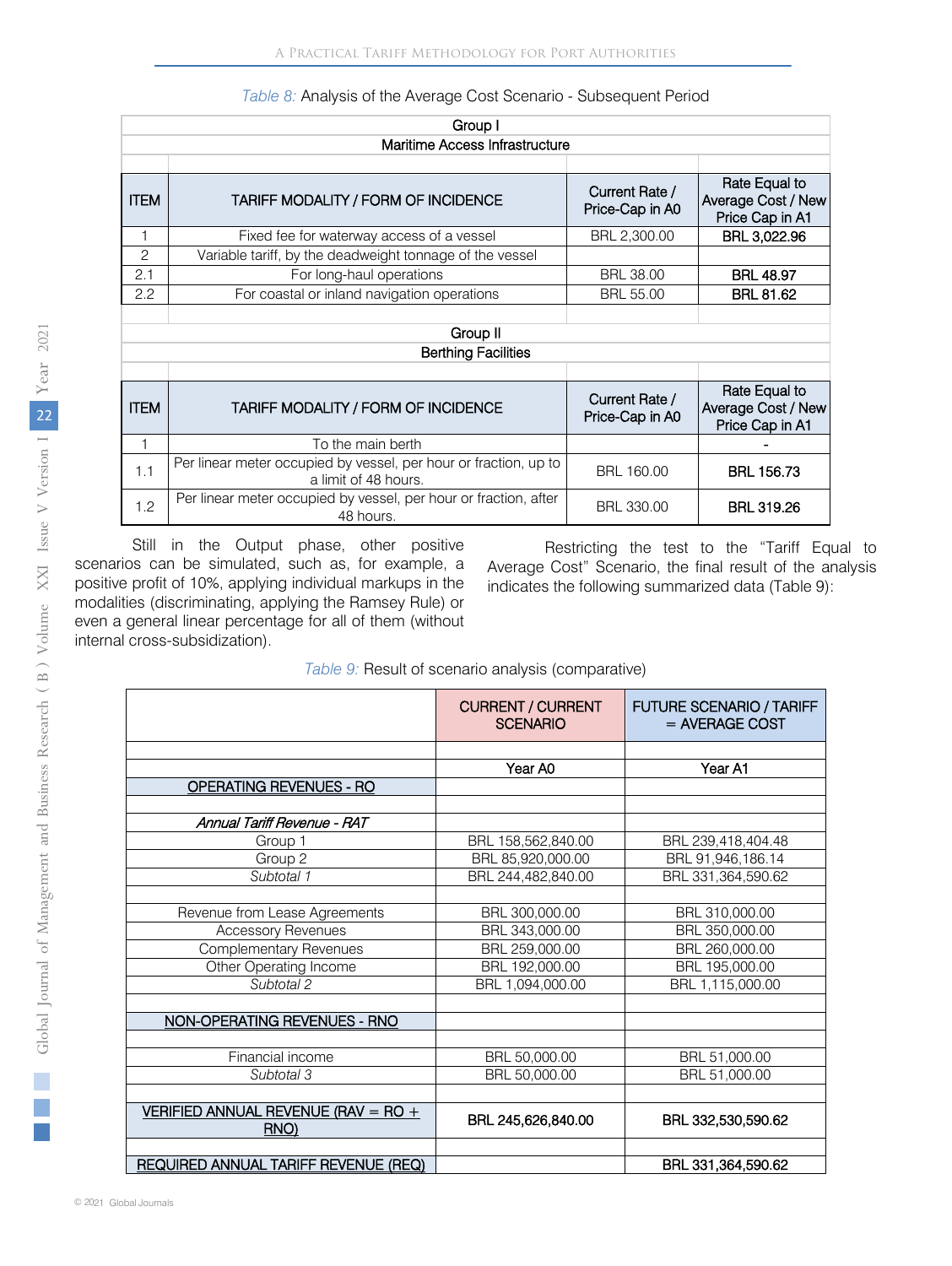| <b>ANNUAL COSTING</b>                         |                    |                     |
|-----------------------------------------------|--------------------|---------------------|
|                                               |                    |                     |
| Operational cost                              |                    |                     |
| Direct cost                                   | BRL 162,000,000.00 | BRL 178,200,000.00  |
| Indirect cost                                 | BRL 36,000,000.00  | BRL 43,200,000.00   |
| Administrative costs                          | BRL 56,160,000.00  | BRL 62,712,000.00   |
| Financial expenses                            | BRL 540,000        | BRL 564,000.00      |
| Lease Contract Costs                          | BRL 300,000,00     | BRL 330,000,00      |
| Costs with Accessory Revenues                 | BRL 300,000.00     | BRL 330,000.00      |
| <b>Total Annual Production Cost (CTPA)</b>    | BRL 255,300,000.00 | BRL 285,336,000.00  |
|                                               |                    |                     |
| <b>PROFITABILITY</b>                          |                    |                     |
| Gross Margin (Total Revenue / Total Cost) BRL | -BRL 9,673,160.00  | BRL 47, 194, 590.62 |
| Gross Margin (Total Revenue / Total Cost) %   | $-3.79%$           | 16.54%              |
| Operating Income                              | -BRL 44,515,964.70 | BRL 33,136.46       |
| Operating Profit %                            | $-18.21%$          | 0.01%               |
| Situation                                     | Unbalanced         | <b>Balanced</b>     |
|                                               |                    |                     |
| ALLOWED ANNUAL REVENUE (RAP)                  |                    | BRL 332,530,590.62  |
|                                               |                    |                     |
| Average Readjustment Index (ARI)              |                    | 35.54%              |
| Average Tariff Effect (ATE)                   |                    | 35.38%              |

# IV. Conclusion

This study demonstrated a mathematical and economic model, based on efficient allocation costs, to be applied for tariff review by port authorities and all public ports - controlled by the federal government or even concessionaires (although concession contracts may contain their own specific rules). This proposal is being gradually implemented by the Agency during the years 2021 and 2022. As we see, it allows the search to various points of balance, to be tested by the company and negotiated with the Regulator, assisting in a price sensitivity analysis.

There are advantages and disadvantages.

*Advantages:* the profit of the port authority is monitored (a kind of "supervised freedom"), so that only the cost plus a certain percentage is paid by the consumers. In theory, this cost would fall, as the contract progresses in time, and the efficiency gains would be passed on to the consumer, preventing an arbitrary profit.

*Disadvantages:* as we guarantee a minimum rate of profit for the entrepreneur, it does not provide sufficient stimulus to increase efficiency, which is important in face of technological changes. The inverse of the expected would then happen: the price, discounted for inflation, would rise over time, or, the quality would fall. Therefore, it should be used together with other instruments, as a productivity factor (X Factor) within regular annual readjustments in a cycle logic.

The model presented here contributes to a reduction of uncertainties. Demonstrates something viable in efficiently allocating resources. It is flexible enough to be adopted by service providers, because it does not remove the possibility of a positive profit and of

establishing a commercial policy aiming at maximizing total revenue. It also provides transparency and predictability to the market. To obtain the final price, other elements can be added to the cost, such as, for example, the perspective of added value to the consumer and productivity, a theme for the next paper.

# References Références Referencias

- 1. ANTAQ. Normative Resolution No. 32-ANTAQ, of May 3, 2019. Standardized tariff structure of port administrations and the procedures for readjustment and revision of tariffs. Available at http://sophia.antaq.gov.br/terminal/Resultado/Listar Legislacao?guid=4de8b7092b56a006ced1. Acessed on 29/08/2021.
- 2. ANTAQ. Port Authorities Accounts Manual, 2017 version. Available at https://www.gov.br/antaq/ptbr/assuntos/instalacoes-portuarias/ManualdeCont asdaAuthorityPorturia\_versao2017\_Compilada.pdf. 2017. Accessed on 05/14/2021.
- 3. ANTAQ. Technical Note No. 50/2017/GRP/SRG. Scenarios Examples for the Costing Method and Port Authorities. Sandro José Monteiro. 2017. Available at: https://www.gov.br/antaq/pt-br/assu ntos/instalacoes-portuarias/NotaTcnican50\_2017\_ GRP\_ANTAQ.pdf. Accessed on 05/14/2021.
- 4. ANTAQ. Technical Note No. 64/2017/GRP/SRG. Cost Objects described in the Manual of Accounting of the Port Authorities. Sandro José Monteiro. 2017. Available at: https://www.gov.br/antaq/pt-br/assu ntos/instalacoes-portuarias/portos/NT64Esclarecim entosacercadosObjetosdeCustosdescritosnoManua ldeContasdasAutoridadesPorturias.pdf. Accessed on 05/14/2021.